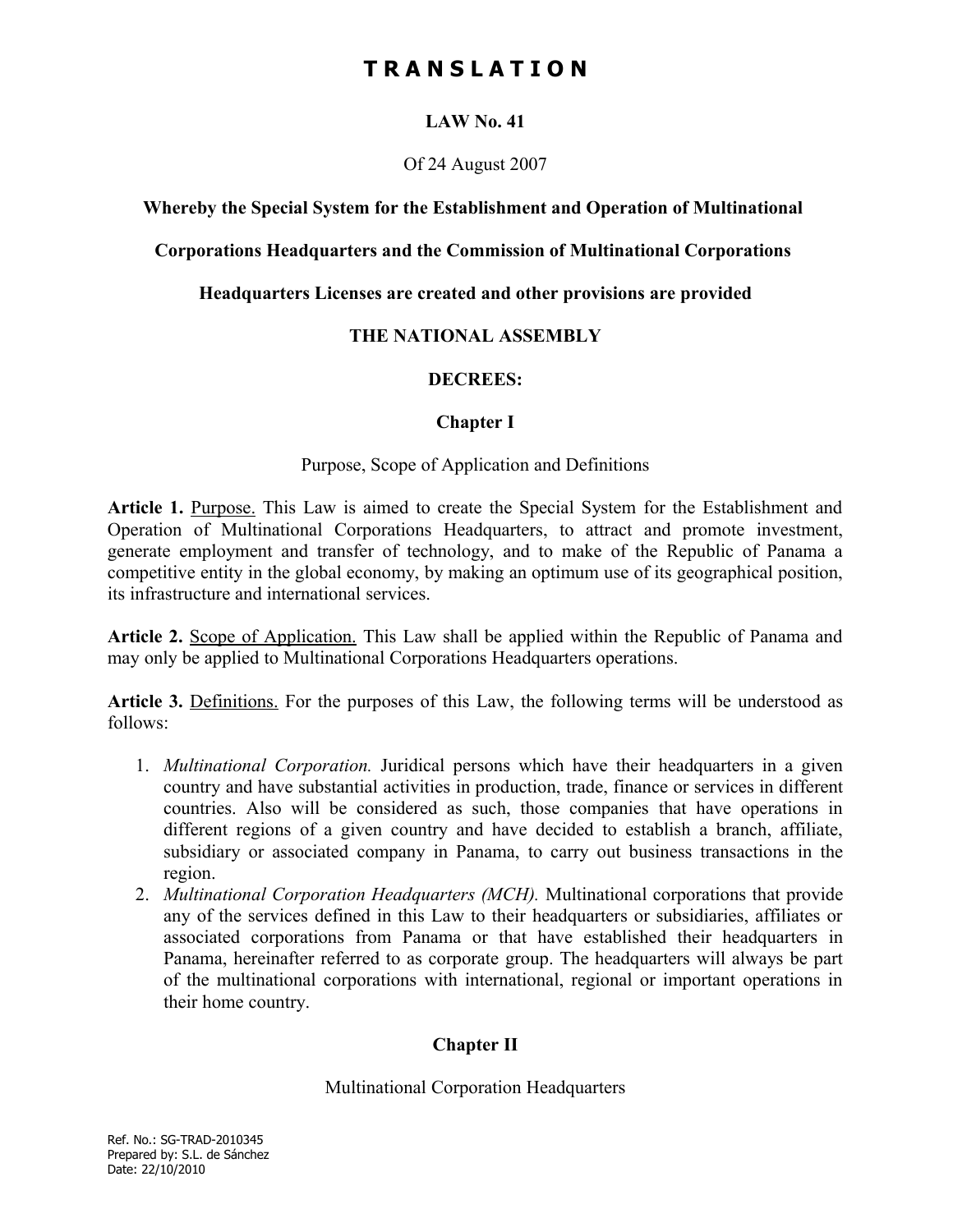**Article 4.** Service provision. The services provided by a Multinational Corporation Headquarters are those listed below or a combination thereof:

- 1. The instructions and/or management for the operations in a company's specific geographical or global area of the corporate group. It refers to the services of: strategic planning, business development, human resources management and/or training, operations control and/or logistics.
- 2. Logistics and/or storage of components or parts required for manufacturing or assembling of the products it produces.
- 3. Technical assistance to corporate group companies or to customers who purchased any product or service from the company and, because of which, it is obliged to provide technical support service.
- 4. Financial management to the corporate group, including treasury services.
- 5. Accounting of corporate group.
- 6. Development of design and/or construction blue prints, or parts thereof, which are the scope of the business activity of the parent company or any of its subsidiaries.
- 7. The electronic processing of any activity, including consolidation of corporate group operations. This service includes network operations.
- 8. Counseling, coordination and monitoring of guidelines for marketing and advertising of products or services produced by the corporate group.
- 9. Operational and research support and development of products and services of the corporate group.
- 10. Any other similar service previously approved by the Cabinet Council through a considered resolution, as long as it complies with the provisions set forth in this Law.

**Article 5.** Annual Report. The companies established in Panama, subject to the provisions set forth in this law will submit to the Technical Secretariat of the Commission of Licenses of Multinational Corporations Headquarters, an annual report containing the statistics relating to their operations nationwide. This Secretariat will determine the information to be included in that report and include it in a form that should be filled out by all companies covered by the Special System created by this Law. The Multinational Corporations Headquarters are obliged to immediately report to the Commission of Licenses of Multinational Corporations Headquarters, any change to the operational status of the company and of its employees.

**Article 6.** Service Recipient. The function of a Multinational Corporation Headquarter will be providing services only to the corporate group to which it belongs, according to the activities permitted by this Law.

**Article 7.** Type of Company. Multinational companies covered by this System shall operate as registered foreign companies in Panama or as Panamanian companies owned by a multinational company, its subsidiaries or its affiliates.

Article 8. Exception. For the purposes of this Law shall not be considered as a multinational company or company subject to the Multinational Corporations Headquarters System those that, as law firms, are directly involved in providing services to customers or other companies outside their corporate group, from Panama or through a subsidiary or affiliate company abroad.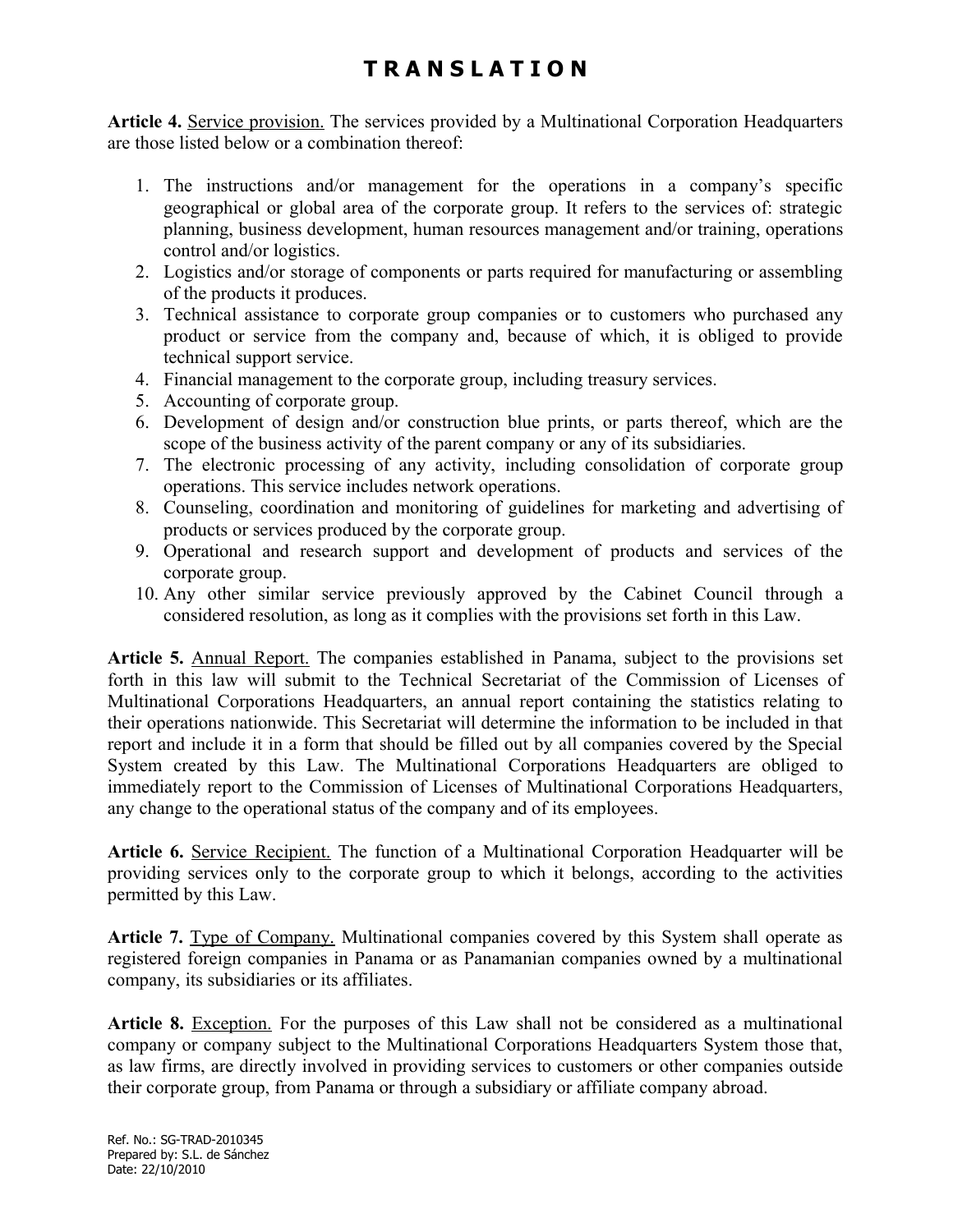## **Chapter III**

## **Commission of Multinational Corporations Headquarters Licenses**

**Article 9.** Creation. The Commission of Multinational Corporations Headquarters Licenses, hereinafter referred to as the Commission, is hereby created as a consultative and advisory body for the establishment of Multinational Corporations Headquarters, which is attached the Ministry of Trade and Industries. The Commission shall consist of five commissioners with right to speak and vote, as follows:

- 1. The Vice Minister of Foreign Trade, who shall be the chairman.
- 2. The Vice Minister of Foreign Affairs.
- 3. The Vice Minister of Labor.
- 4. The Director General of Immigration of the Ministry of Government and Justice.
- 5. The Director General of Income of the Ministry of Economy and Finance.

Each commissioner shall have a deputy that will be appointed by the principal.

The National Director of Investment Promotion of the Ministry of Trade and Industries or the official appointed by him, shall participate in the Commission meetings as technical secretary. In the event that the National Director of Investment Promotion is the chairman of the commission, the Director General of Investment Service of the Ministry of Trade and Industries or the official appointed by him shall act as technical secretary.

The Commission shall meet at least once a month and the quorum will consist of a simple majority. The decisions of the Commission shall be by simple majority.

Article 10. Duties of the Commission. The Commission will have the following duties:

- 1. To recommend to the Executive Branch, through the Ministry of Trade and Industries, promotion policies to establish Multinational Corporations Headquarters in Panama.
- 2. To set requirements for the granting of Multinational Corporations Headquarters Licenses.
- 3. To study efficient formulas and/or mechanisms to make of Panama an attractive location for multinational investment.
- 4. To coordinate with other Government institutions, the necessary measures to make of Panama an attractive location for Multinational Corporations Headquarters investment.
- 5. To recommend general regulations or apply mechanisms to facilitate the identification and supervision of companies granted with Multinational Corporations Headquarters License in our country.
- 6. To propose to the Executive Branch, through the Ministry of Trade and Industries, the regulatory provisions of this Law.
- 7. To advice the National Government on all matters pertaining to the development of this Law.
- 8. To meet on appeal the decision against resolutions issued by the Technical Secretariat.
- 9. To discharge all other duties assigned by Law.

**Article 11.** Duties of the Technical Secretariat of the Commission. The Technical Secretariat of the Commission will have the following duties:

Ref. No.: SG-TRAD-2010345 Prepared by: S.L. de Sánchez Date: 22/10/2010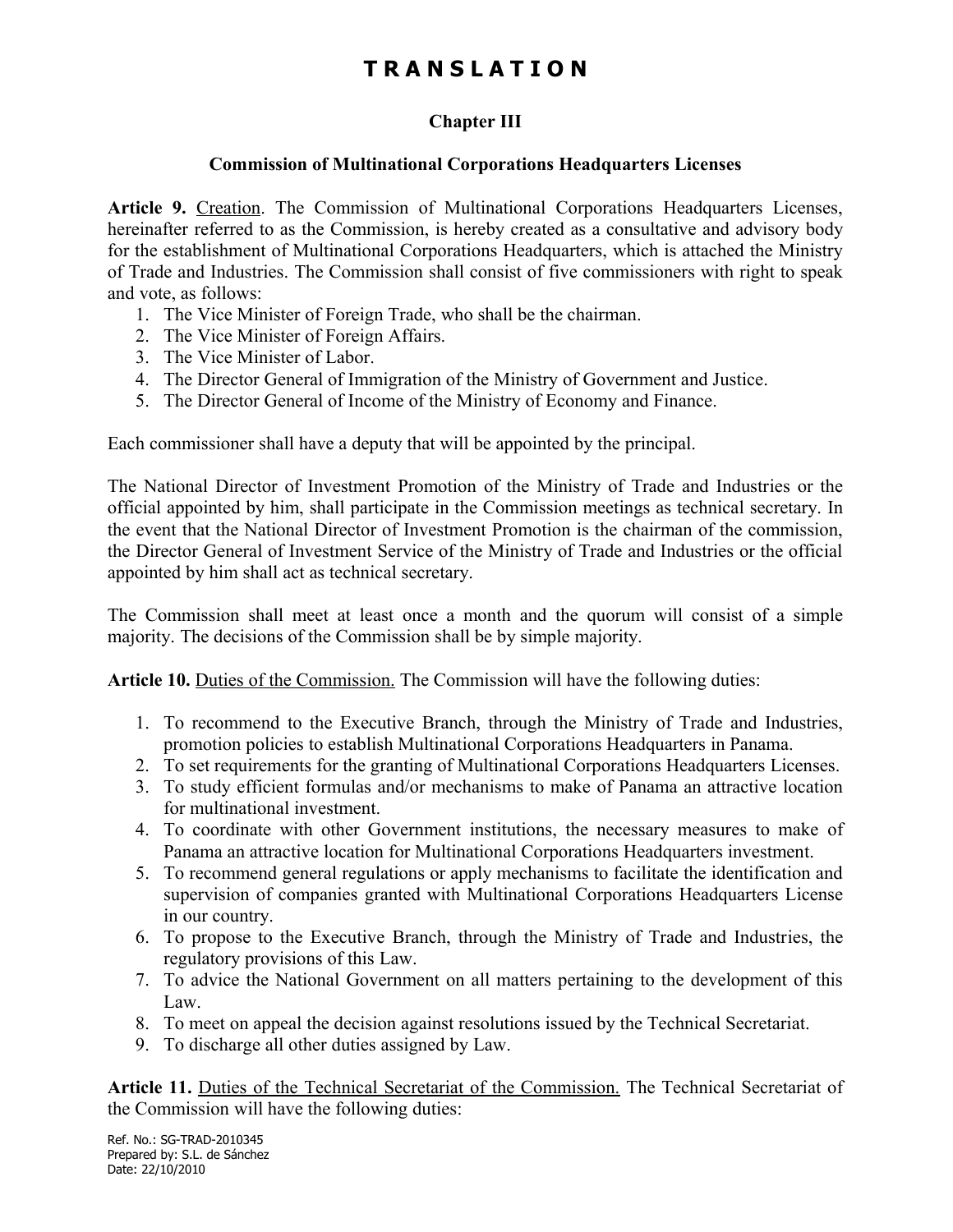- 1. To grant Multinational Corporations Headquarters License to the companies that request and meet the requirements to be granted with this license, prior Commission's recommendation.
- 2. To manage personnel work visas for companies covered by a Multinational Corporations Headquarters License duly granted, as well as their dependants.
- 3. To issue certificates on behalf of the company granted with a Multinational Corporations Headquarters License or the personnel covered by the Multinational Corporations Headquarters Staff Visa, for administrative procedures, in matters within its competence.
- 4. To impose administrative sanctions or financial penalties to the companies granted with a Multinational Corporations Headquarters License, due to the noncompliance with the provisions set forth in this Law, the regulations and rules implementing it.
- 5. To solve, in first instance, the claims or appeals based on this Law.
- 6. To monitor the compliance with this Law by the companies granted with a Multinational Corporations Headquarters License.
- 7. To perform all administrative procedures for managing the benefits of the licensees of this Law and their staff.
- 8. To have the official registry of companies granted with a Multinational Corporations Headquarters License and their staff and dependants.
- 9. To prepare forms, guidelines and/or instruction manuals that must be submitted and/or used by the companies granted with a Multinational Corporations Headquarters License, according to the provisions of this Law and its regulations.

For the purposes of official registration and the steps to be taken by the Technical Secretariat when carrying out the duties set forth in this Law, the Ministry of Trade and Industries may establish a Single Window for Investment Procedure attached to the National Directorate for Investment Promotion.

## **Chapter IV**

#### Multinational Corporations Headquarters Licenses

**Article 12.** Licensing Requirements. The requirements for obtaining a Multinational Corporations Headquarters License shall be established by the Commission of Multinational Corporations Headquarters License, for which it must take into consideration the following parameters: multinational company's assets, places or operation venues of the multinational company, business activities or operations carried out by the multinational company, the price of shares in national or international stock exchanges, as well as any other information that the Commission deems advisable to be established and evaluated as requirement.

**Article 13.** License Application. The Multinational Corporations Headquarters License applications shall be in writing and submitted to the Technical Secretariat of the Commission, by filing a form issued by the latter.

The application must be accompanied by a letter from the concerning company, which shall contain a sworn statement stating that it wishes to establish a Multinational Corporation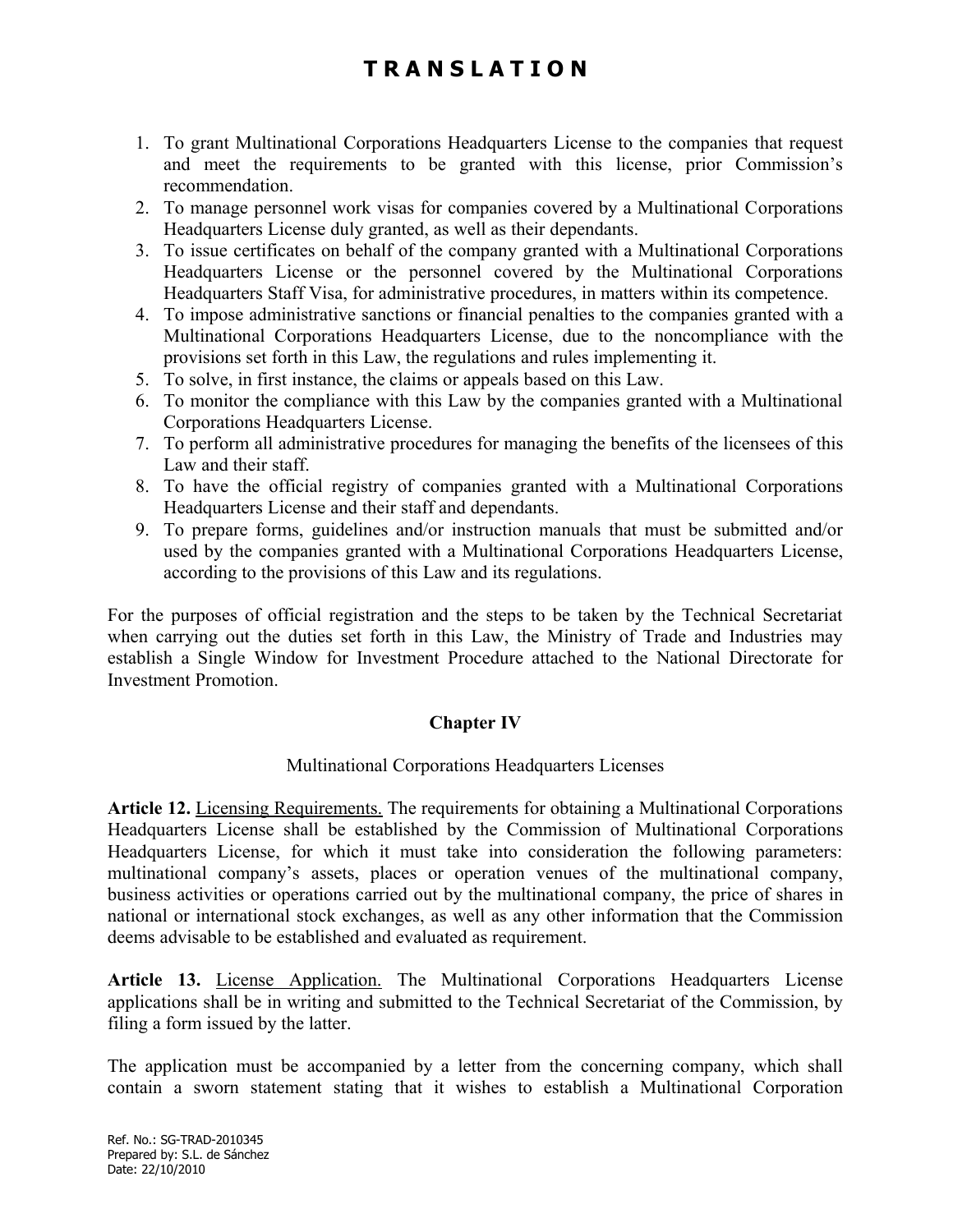Headquarters in Panama and it meets with all the requirements to apply for a license under the provisions of this Law, as well as it has the required supporting documentation.

**Paragraph.** Multinational Corporations Headquarters operating and providing services in Panama to companies related to the multinational company outside Panama will benefit from the provisions of this Law by an application submitted to the Technical Secretariat in accordance with the terms and conditions described in this Law and its regulations.

**Article 14.** Criteria for license approval. The Technical Secretariat will evaluate the application and accompanying documentation and will submit it to the Commission, once it is completed, for its recommendation.

The denial of licenses must be by means of a considered resolution. The grounds for denial may be remedied by the submittal of a new form duly corrected.

**Article 15.** Multinational Corporations Headquarters License Validity. The Multinational Corporations Headquarters License shall be granted to companies for an indefinite period and a unique registration number shall be conferred that will be used in all administrative procedures necessary to carry out its activities in the Republic of Panama. The Technical Secretariat will coordinate everything necessary with the other Government agencies for the proceedings to be processed faster.

**Article 16.** Extra activities of Multinational Corporations Headquarters. If a company granted with a Multinational Corporations Headquarters License wants to perform in the Republic of Panama extra or activities other than those previously authorized, it shall request the Technical Secretariat to amend its license through a form extension. The new license will have the same registration number as the original license.

**Article 17.** Activities not covered by the license. If a licensed multinational corporation wants to engage in operations not covered by this Law, it shall be done by creating a separate company, whether registering the company as a foreign company in the Public Registry or by creating a new Panamanian company to carry out such operations in the country. This company shall not be protected by this Law to engage in such activities and shall have its own staff separate from the company whose activities are covered by this Law.

**Article 18.** Grounds for cancellation. The Technical Secretariat, ex officio or upon request or upon recommendation of the Commission may cancel the license to any company granted with a Multinational Corporations Headquarters License if any of the following causes occur:

- 1. The cessation of the activity to which it was awarded with the license.
- 2. Not starting operations within six months after the license was granted. Said period may be extended for an additional period of six months.
- 3. That the multinational company is seized or declared in bankruptcy by the authorities of its home country.
- 4. The violation of the provisions of this Law.
- 5. The violation of the laws of the Republic of Panama.
- 6. Other cases established by this Law.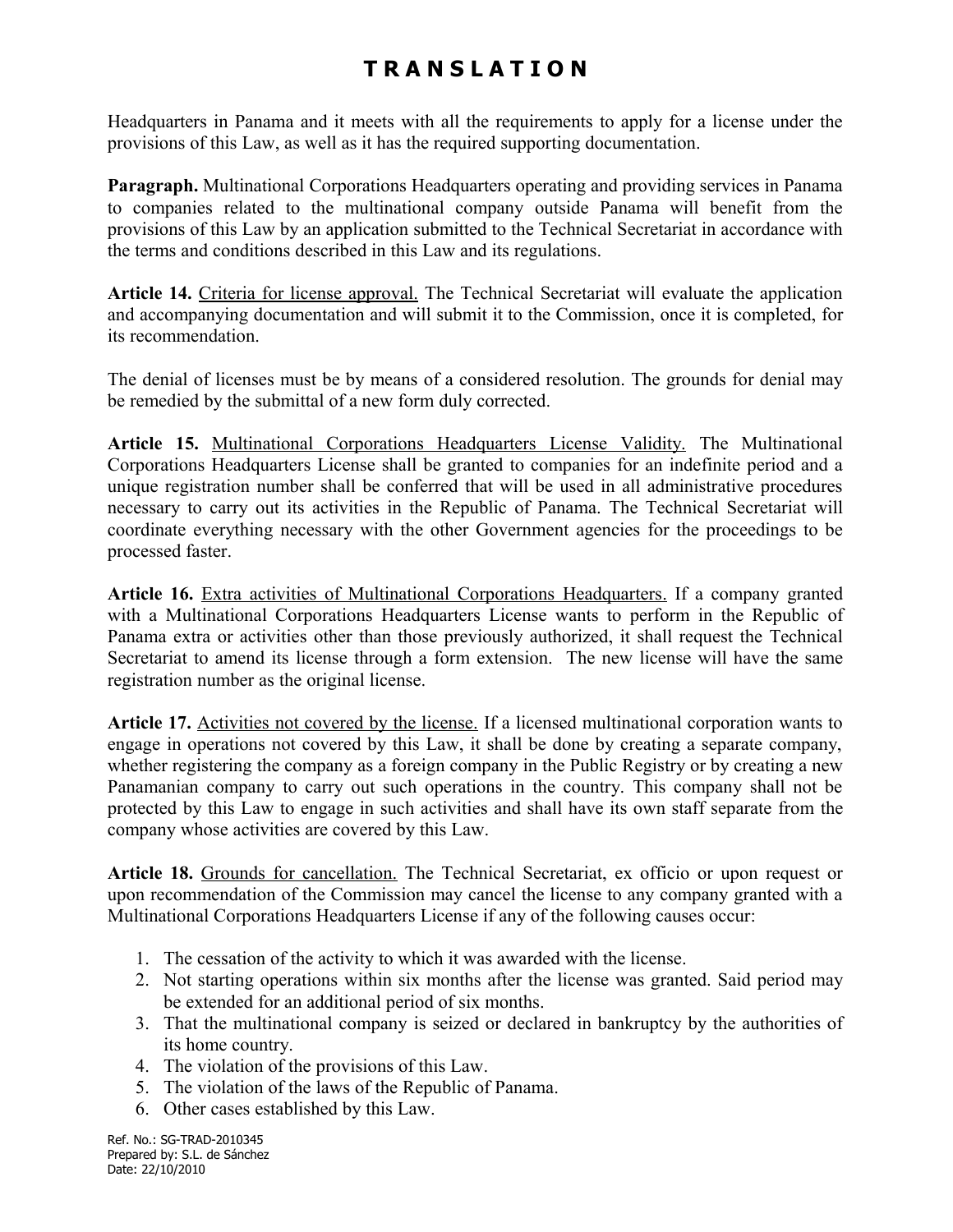**Article 19.** Cancellation procedure. The Technical Secretariat will be responsible for cancelling the license, and it may be appealed to the Commission, which may only confirm or deny the cancellation by means of a considered resolution, adopted by the affirmative vote of a simple majority of the commissioners.

The Technical Secretariat, prior verification of the cause or causes for cancellation of the Multinational Corporations Headquarters License, shall inform personally to the company the reasons or grounds for cancellation, which will have a period of ten business days, from the date of notification, to submit its reasons why the company considers the license shall not be cancelled, providing, where appropriate, the documentary evidences.

The Technical Secretariat shall, within a thirty business day period, resolve this issue by means of a considered resolution.

The company shall, within ten business days, file an appeal before the Commission, and the latter will have thirty business days to resolve it. The decision of the Commission will exhaust administrative procedures.

**Article 20.** Measures after the cancellation of the license. After the resolution whereby the license is cancelled is duly executed, the Commission, through the Technical Secretariat, shall immediately cancel all visas, work permits, and other licenses and work permits, granted in accordance with this Law. In the case of visas and work permits, the affected parties shall be granted with ninety days to regularize their immigration status or leave the country.

#### **Chapter V**

#### Tax System

**Article 21.** Tax System. The companies holders of a Multinational Corporations Headquarters License shall be exempted from income tax in the Republic of Panama, for the services provided to entities of any nature domiciled abroad, which do not generate taxable income within the Republic of Panama. This exemption will only apply to the company and not to its employees.

**Article 22.** Transfer of Movable Goods and Service Provision Tax. Due to export services, the service provided by a company holding a Multinational Corporations Headquarters License shall not cause the Transfer of Movable Goods and Service Provision Tax, as long as those are provided to persons domiciled abroad, which do not generate taxable income within the Republic of Panama.

Notwithstanding the provisions of letter e of article 10 of Executive Decree No. 84 of 26 August 2005, export is defined as those services provided from an office established in Panama, but that are perfected, consummated or take their effects abroad. These services are not eligible to obtain Certificates of Settlement.

**Paragraph.** The services provided by a company holding a Multinational Corporations Headquarters License established and operating in the Republic of Panama, whether it is or not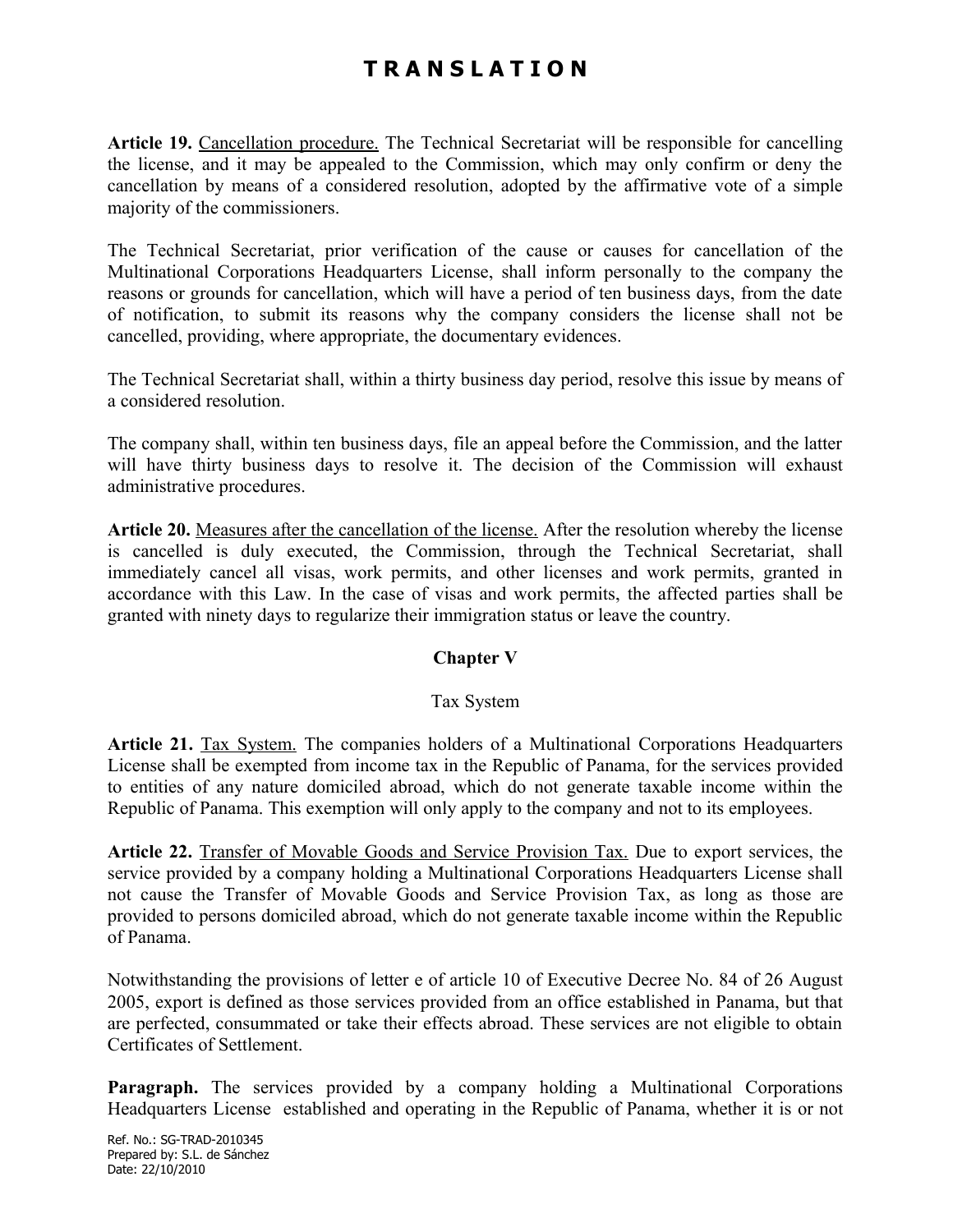part of the same economic group, will cause Transfer of Movable Goods and Service Provision Tax.

The companies holding a Multinational Corporations Headquarters License are not exempted of the Transfer of Movable Goods and Service Provision Tax for the purchase of goods or services in the Republic of Panama or by imports made.

**Article 23.** Income. The income of Multinational Corporations Headquarters will be considered produced in the Republic of Panama to the extent that their services have an impact on the production of income from Panamanian sources or conservation of this and its value has been considered as an expense deductible by the person who received them. In these cases, the taxpayer who benefits from the service or act to which this Article is about will apply the tariffs established in article 699 of the Tax Code over the fifty percent (50%) of the amount to be remitted to the Multinational Corporations Headquarters. In this case, the procedure for the withholding tax on expiry of the period will be used, the Multinational Corporations Headquarters will submit its tax statement declaring its income as exempted and showing the tax paid, but at no time will be entitled to receive tax credit for losses incurred because of costs and expenses charged to their operation.

**Article 24.** Information Requirements. The Multinational Corporations Headquarters are required to meet current requirements of information of any third party payments, whether those are natural or juridical persons.

**Article 25.** Tax Agreement. Notwithstanding the provisions of the previous article and voluntarily, the companies holding a Multinational Corporations Headquarters License may enter into tax agreements with the Ministry of Economy and Finance to consolidate their revenue and income tax payment as a result of the revenue they got from other countries.

If entering into the abovementioned tax agreement, in such shall be established the actual date in which those taxes must be paid and other details that the parties may agree upon.

The companies holding a Multinational Corporations Headquarters License shall submit to the Technical Secretariat of the Commission proof of entering into that agreement.

## **Chapter VI**

Immigration System and other Special Conditions for the Multinational Corporations Headquarters Staff

**Article 26.** Multinational Corporations Headquarters Permanent Staff Visa. The foreign staff and their dependents will apply, through the Technical Secretariat, for the Multinational Corporations Headquarters Permanent Staff Visa or the Multinational Corporations Headquarters Permanent Staff's Dependent Visa. Foreign personnel granted with a Multinational Corporations Headquarters Permanent Staff Visa will be entitled to work in the Republic of Panama, as long as he works for the multinational company granted with a Multinational Corporations Headquarters License, as stipulated in this Law.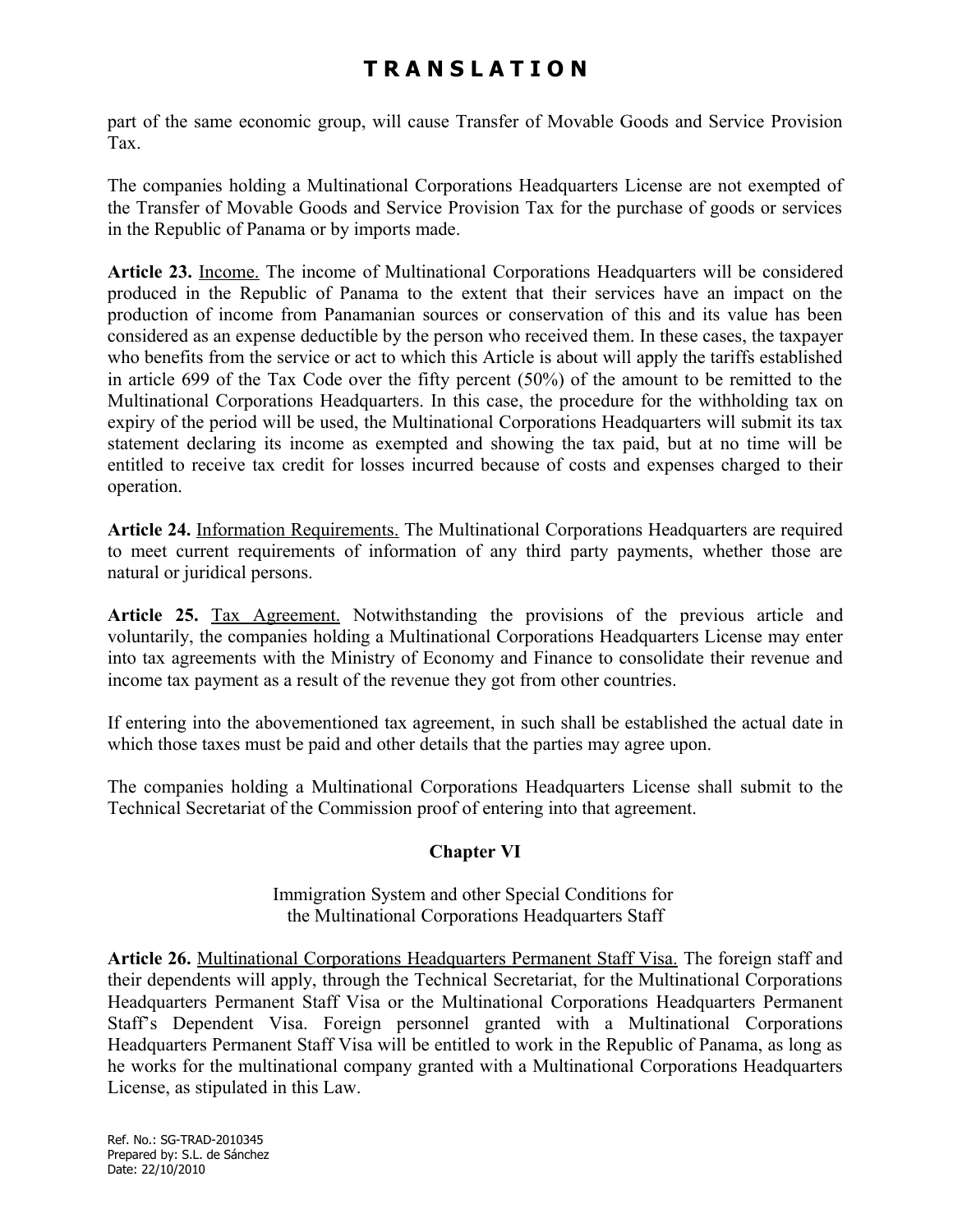The Ministry of Trade and Industries will enter into an agreement with the National Directorate of Immigration and Naturalization to verify the processing and issuance of the Multinational Corporations Headquarters Permanent or Temporary Staff Visa and other conditions applicable for its processing, issuance, and/or approval.

The dependants of the holder of a Multinational Corporations Headquarters Permanent Staff Visa includes the spouse, children or minors under twenty-five years old who are students, and parents of such person that will remain in the country under the responsibility of the Multinational Corporation Headquarters employee.

The holders of the Multinational Corporations Headquarters Permanent Staff Visa shall be subject to the same tax system applied to the holders of a Special Temporary Tourist Visa when they receive their income directly from the parent company abroad.

Article 27. Terms of the Visa. The Multinational Corporations Headquarters Permanent Staff Visa will be granted for a period no longer than the one established in the respective contract of employment, while working at the company, which may not exceed five years; the ID card which shall be entitled to under the visa will be valid for five years and entail the right to multiple departures and arrivals permit, valid for the term of the visa. Once, the Multinational Corporations Headquarters Permanent Staff Visa is granted, will not be required to perform any additional procedures or obtaining permission from other agency to work at the multinational company headquarters or to reside in the Republic of Panama.

**Article 28.** Multinational Corporations Headquarters Temporary Staff Visa. The Multinational Company Headquarters may apply, through the Technical Secretariat, for a Multinational Corporations Headquarters Temporary Staff Visa for the foreign staff that provides technical or training services to the Multinational Company Headquarters for a period no longer than three months. Once, the Multinational Corporations Headquarters Temporary Staff Visa is granted, will not be necessary to perform any additional procedures or obtaining permission from other agency to work at the multinational company headquarters or to remain in the Republic of Panama for the period given in the visa.

**Article 29.** Special Activities. The foreign staff domiciled abroad the Multinational Corporation Headquarters may attend to events organized by the Multinational Corporation Headquarters, such as trainings, customer and suppliers meetings, strategic meetings or conventions. To do this, the Multinational Corporation Headquarters shall inform to the Technical Secretariat that it will apply for a temporary permit for such purposes. The Executive Branch shall regulate this matter.

**Article 30.** Recruitment. The company covered by the Multinational Corporation Headquarters License may hire trusted foreign employees to fill senior executives and managerial positions required for their operation and for purposes of the requirements of this Law shall comply with the provisions of article 17 of the Labor Code for companies whose operations are perfected, consummated or having effects abroad. This provision shall not apply to their dependents, who may obtain the appropriate work permits according to law.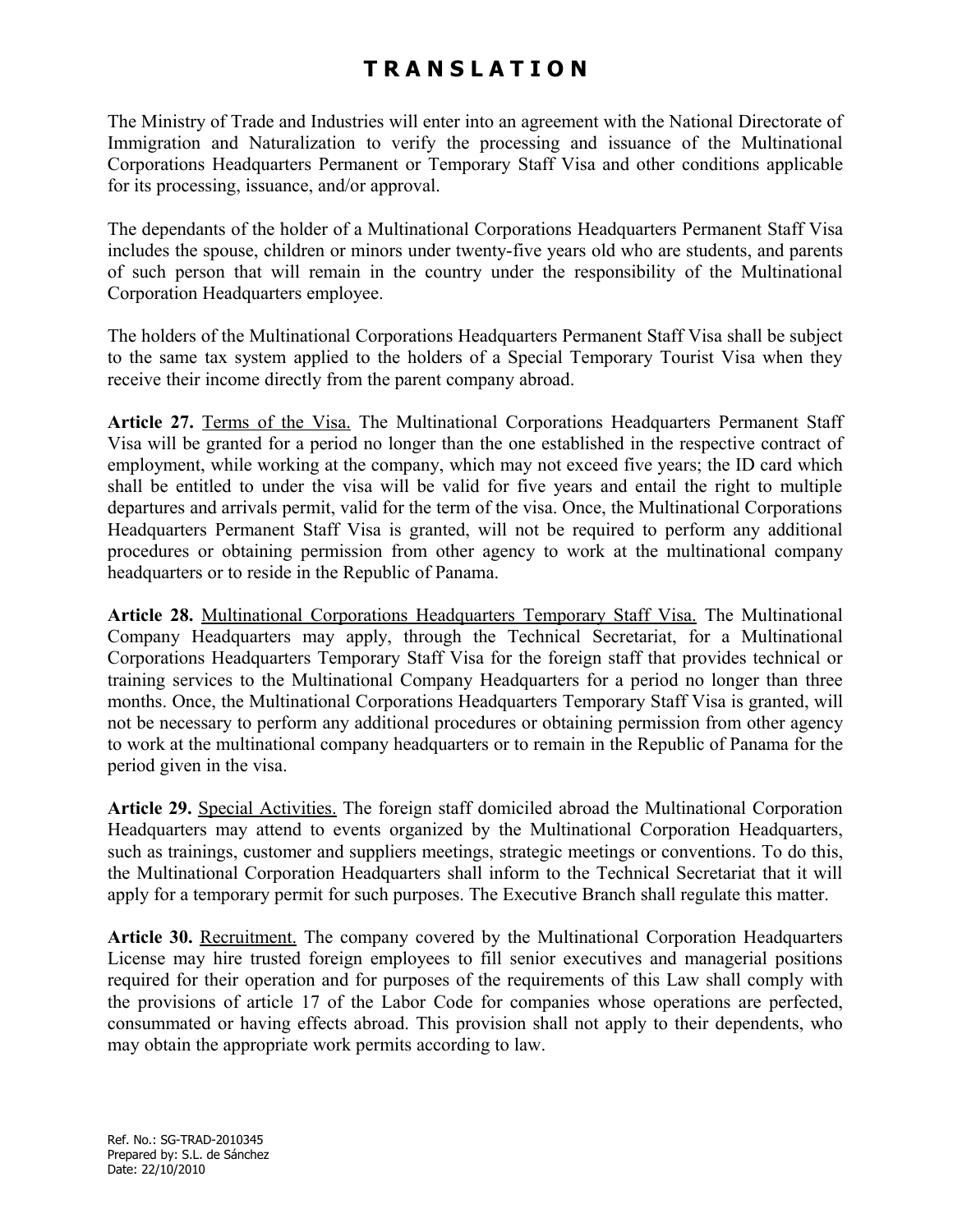**Article 31.** Limitations. The holder of a Multinational Corporations Headquarters Permanent or Temporary Staff visa may not engage in business activities other than those carried out at the Multinational Corporations Headquarters.

**Article 32.** Responsibilities of the Multinational Corporation Headquarters. The Multinational Corporation Headquarters shall be required to immediately inform to the Commission of any change in the status of foreign staff covered by this Law.

**Article 33.** Exemption. The holder of a Multinational Corporations Headquarters Permanent Staff visa will be exempted, when coming for the first time to the Republic of Panama, of the import taxes that may be applied to his household. The Customs Directorate may make such investigations and verifications allowed by Law.

**Article 34.** Insurance. Due that the holder of a Multinational Corporations Headquarters Permanent or Temporary Staff Visa will be temporarily in Panama, the provisions of article 77 of Law 51 of 2005 will not be applicable to him, as long as he does not apply for permanent residence in the Republic of Panama.

These foreigners must have medical insurance for themselves and their dependents. The multinational company they work for is responsible for this coverage.

### **Chapter VII**

### **Violations and Sanctions**

**Article 35.** Violations. Any act or omission that violates the rules contained in this Law and its regulations, or the rules implemented according to those or the ones derived from the licenses, will be considered as a violation to be sanctioned by the Technical Secretariat.

Article 36. Cancellation of License. To the multinational company, holding a Multinational Corporations Headquarters License carrying out in the country activities other than those authorized by the license, without complying with the provisions of this Law, its license shall be cancelled and shall be punished to pay a penalty equivalent to three times the revenue forgone in respect of tax exemptions granted by this Law.

**Article 37.** Sanction. Employees who enter the country covered under this Law and remaining in Panama without working for the Multinational Corporation Headquarters shall be sanctioned with a penalty up to five thousand balboas (B/.5,000.00), without prejudice to the one corresponding to the company due to non-reporting this situation in accordance to this Law.

In these cases, the visa and/or work permit of said employee shall be automatically cancelled and he shall be repatriated at the expense of the company.

The company not informing as provided on its duties in this Law or not complying with other provisions may be sanctioned with a fine up to one hundred thousand balboas (B/.100,000.00), which will be imposed by the Technical Secretariat.